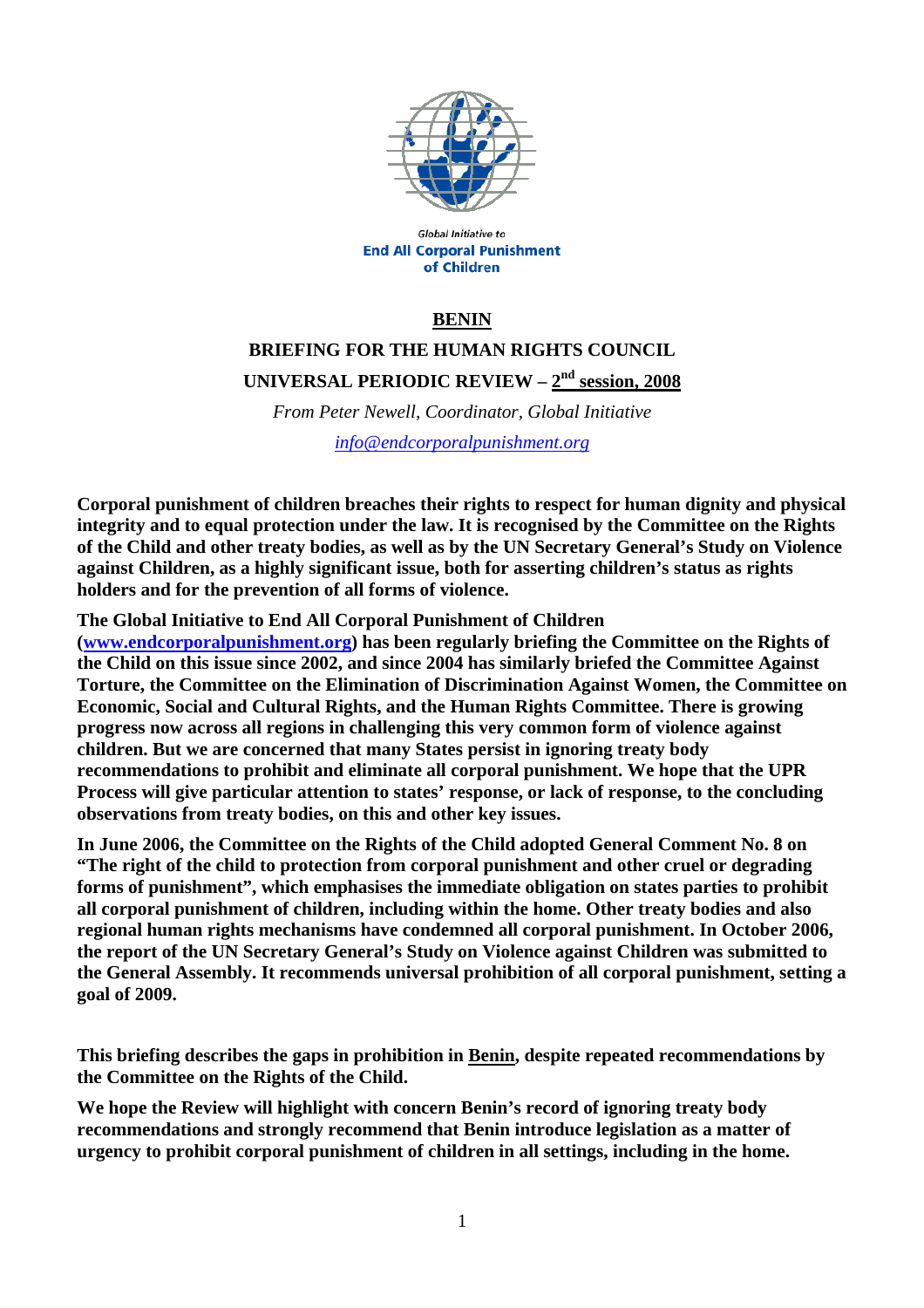## **I: Legality of corporal punishment in Benin**

# **The home**

Corporal punishment of children by parents is lawful in the **home**. It is also common for *vidomégons*, children traditionally placed with other families for the purpose of education or employment, to be victims of maltreatment and high levels of physical violence.

Children have some protection from ill-treatment and neglect by parents or guardians under the Criminal Code, the Code on Persons and the Family (2004) and the Constitution (1990).

### **Schools and other settings**

Corporal punishment is prohibited in **schools** (structured formal education) by Circular letter No. 100/MENC (1962), but not in law. We have been unable to ascertain whether this prohibition also applies to the traditional system of education where children are educated within the local family and community environment in accordance with current rituals and customs.

In the **penal system**, corporal punishment is unlawful as a sentence for crime, but there is no explicit prohibition in law of its use as a disciplinary measure in penal institutions (including private and staterun homes and boarding schools, and juvenile rehabilitation centres).

There is no explicit prohibition of corporal punishment in **alternative care settings**.

## **II: Recommendations by human rights treaty monitoring bodies**

The **Committee on the Rights of the Child** first expressed concern about corporal punishment of children in Benin in 1999, in its concluding observations on the state party's initial report (CRC/C/15/Add.106, para. 19). In 2006, the Committee examined the state party's second report and observed that "the national legislation in some areas, inter alia corporal punishment, has still not been brought into full conformity with the Convention" (CRC/C/BEN/CO/2, para. 9). The Committee went on to reiterate its concern "that corporal punishment is lawful in the home and institutions" (para. 39) and to recommend that the state party (para. 40):

"a) explicitly prohibit corporal punishment by law in the family, schools and institutions and implement existing prohibitions;

b) conduct a comprehensive study to assess the causes, nature and extent of corporal punishment as well as an evaluation of the impact of measures undertaken so far by the State party to reduce and eliminate corporal punishment;

c) introduce public education, awareness-raising and social mobilization campaigns on the harmful effects of corporal punishment with a view to changing the general attitude towards this practice and promote positive, non-violent, participatory forms of child-rearing and education;

d) ensure that an educational programme be undertaken against corporal punishment, insisting both on the child rights and psychological aspects; and

e) ensure recovery and social reintegration of victims of corporal punishment."

In November 2007, the **Committee Against Torture** raised concerns about corporal punishment of children in schools and the family, and recommended prohibition be enacted in those settings  $(CAT/C/BEN/CO/2,$  Unedited Version, Concluding observations on second report, para. 23):

"Tout en notant que la législation de l'État partie interdit les châtiments corporels dans les écoles (circulaire 100/MEN/CAB de 1962), le Comité demeure préoccupé par l'absence d'une

 $\overline{a}$ 

<sup>&</sup>lt;sup>1</sup> As at 17 December 2007 English translation unavailable